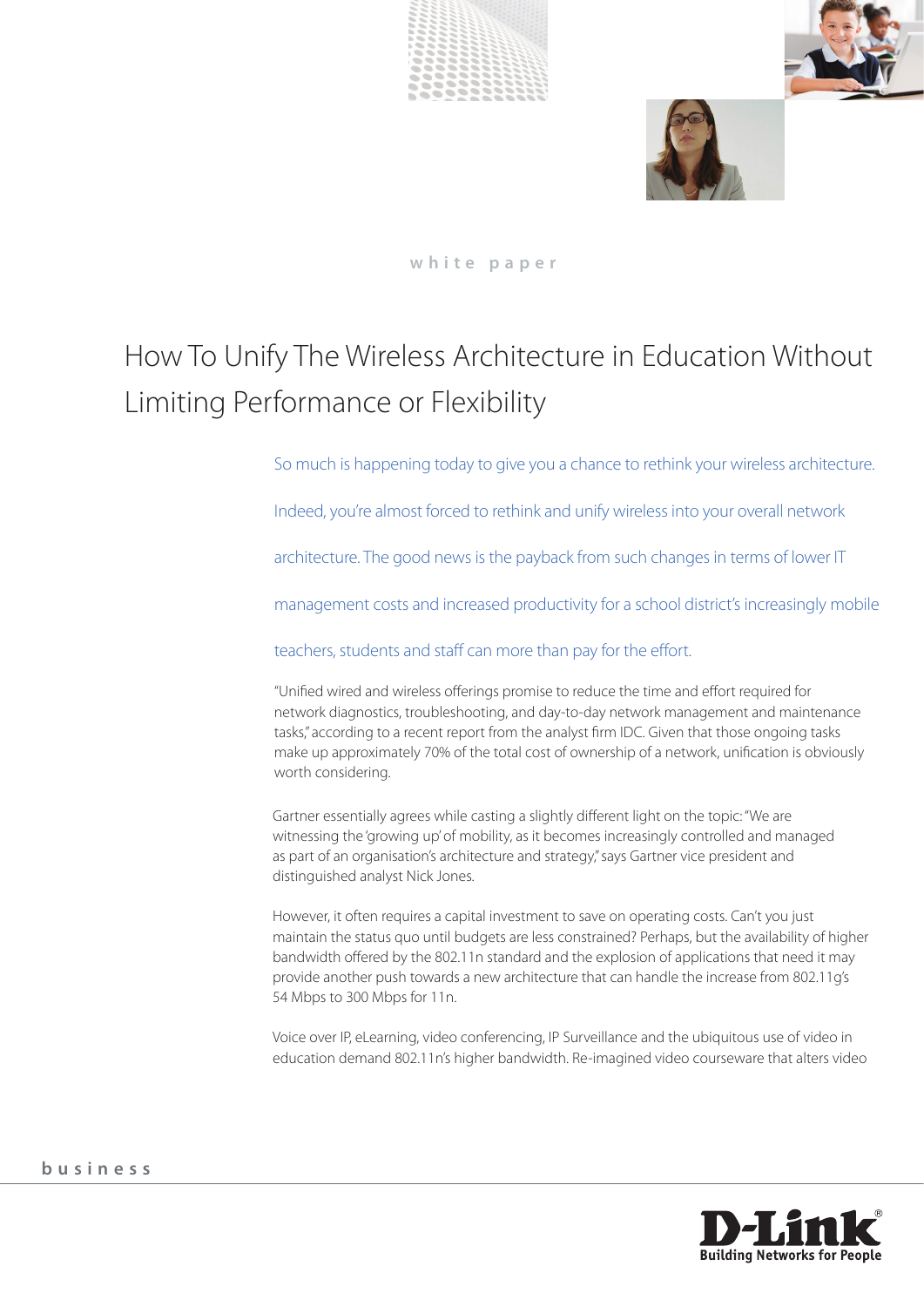streams based on individual student responses similarly demand the new standard. Yet care must be taken lest you make the move to 11n and discover performance is problematic and management still too costly.

Here's what to look for in a wireless architecture that not only provides the mobility and performance today's applications need but also lowers your costs of operations while increasing wireless security.

#### Unifying Management

One guiding principle is to realise that wireless technology has moved from a convenience overlaid on wired infrastructure and managed in an ad hoc fashion to a mission-critical service that needs to be secure, seamless and flawless in coverage, and managed efficiently with as much automation as possible. This is particularly true in an educational setting where wireless is the only practical connectivity in crowded, 1:1 computing classrooms. In other words, wireless needs to be taken up to the standard of efficiency and reliability you've achieved on your wired networks.

If you are still living with an implementation of wireless that is layered on top of your wired infrastructure, you may find that you have to log into each access point (AP) to check its health and change configurations. As a first step, you need to move to an architecture that provides a single point of management control.

At a minimum, look for a solution that provides management of multiple access points across multiple subnets with these capabilities:

- Intuitive web UI for managing all APs on a WLAN
- Group management capabilities
	- Mass firmware upgrading by group
	- Mass configuration by group including QoS settings required for VoIP, video and other high bandwidth, low latency applications
- Fault management
- Real-time monitoring
- Real-time reporting

# Stepping Up To A Wireless Switch

Given that much management of enterprise networks revolves around the switching infrastructure, it makes sense to roll up sets of access points into switches that are similar to ordinary managed switches with additional wireless controller capabilities.

Unified management of wireless switches and the APs connected to them is somewhat simpler than the master/slave AP hierarchies that lower the number of points you need to manage. The wireless switch similarly simplifies configuration and leverages the same centralised access security in place for the wired network. The wireless switch becomes your fulcrum point for reporting and troubleshooting including client association, security settings, AP utilisation, AP channel usage, and rogue AP detection and mitigation.

**Control over RF (Radio Frequency).** Another wireless switch capability to look for is control over

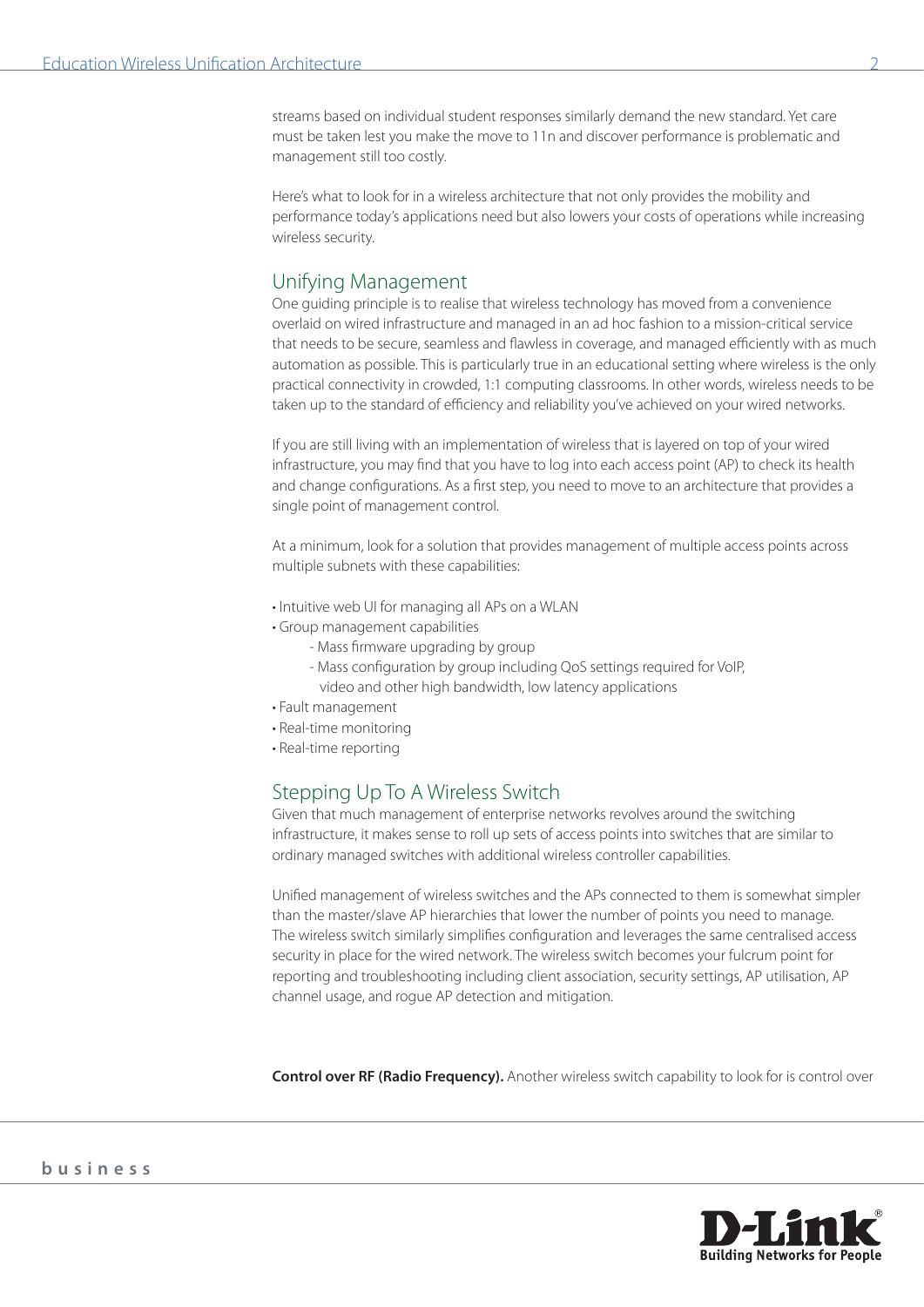RF configuration, including channel selection and signal strength. Ideally, look for a wireless switch that automatically minimises interference between APs and maximises seamless coverage within a building or across a campus by selecting channels and setting signal strength, which in the past individually managing APs was a tedious and error-prone task. The best solutions can even detect the failure of an AP and automatically raise the signal levels of adjacent APs to fill in the resulting wireless hole.

**Centralised Security.** One of the important considerations in Gartner's 2010 magic quadrant for wireless LANs was to tie into the security infrastructure and processes already in place for your wired infrastructure. Among the things to look for:

- Built in Access Control Lists (ACLs)
- Network and 802.1x authentication for WLAN clients
- Rogue AP mitigation
- Support for encryption
	- WPA and WPA2 security utilising Advanced Encryption Standard (AES)
- Portal support
	- Web-based authentication process to capture initial HTTP/HTTPS traffic and redirect the client to authentication provided by a switch or a RADIUS server
	- Tunneling to isolate guest traffic across the corporate network

**Seamless Roaming.** In addition, look for a wireless switching solution to provide seamless wireless roaming across all the APs connected to it if it's operating at Layer 2 of the network. A Layer 3 stack of wireless switches adds the ability to roam among APs connected to a logical grouping of switches. From the end user point of view, not having to re-authenticate while you take your notebook or testing clicker or smart phone through a campus of seamless wireless connectivity is ideal.

# Centralised Management Without The Bottleneck

Be careful, however, if your wireless infrastructure architecture is heading towards what is essentially a centralised WLAN controller. While you get the benefits of central management, security, and the ability to roam across APs, your design comes with a built-in bottleneck and single point of failure. Why force wireless traffic through a central switch on its way to the application server? The unnecessary latency can play havoc with real-time applications like voice or video, adding video stuttering and even inserting white noise into remote learning conversations your users are attempting.

Just as important, you're sending each wireless packet back and forth through the wired core of your network. While that might have worked with the older 802.11g standard, the potential for bottlenecking is greatly magnified with the 6-fold increase in bandwidth provided by 802.11n. Moving to the higher speed APs reduces the number of APs you can support without a fork-lift upgrade of the WLAN controller. You can also find yourself in a situation where the double whammy of back-and-forth 802.11n wireless packets overwhelms the bandwidth of your wired network core.

Instead of a centralised WLAN approach, look for Wireless Switching at the edge of the network.